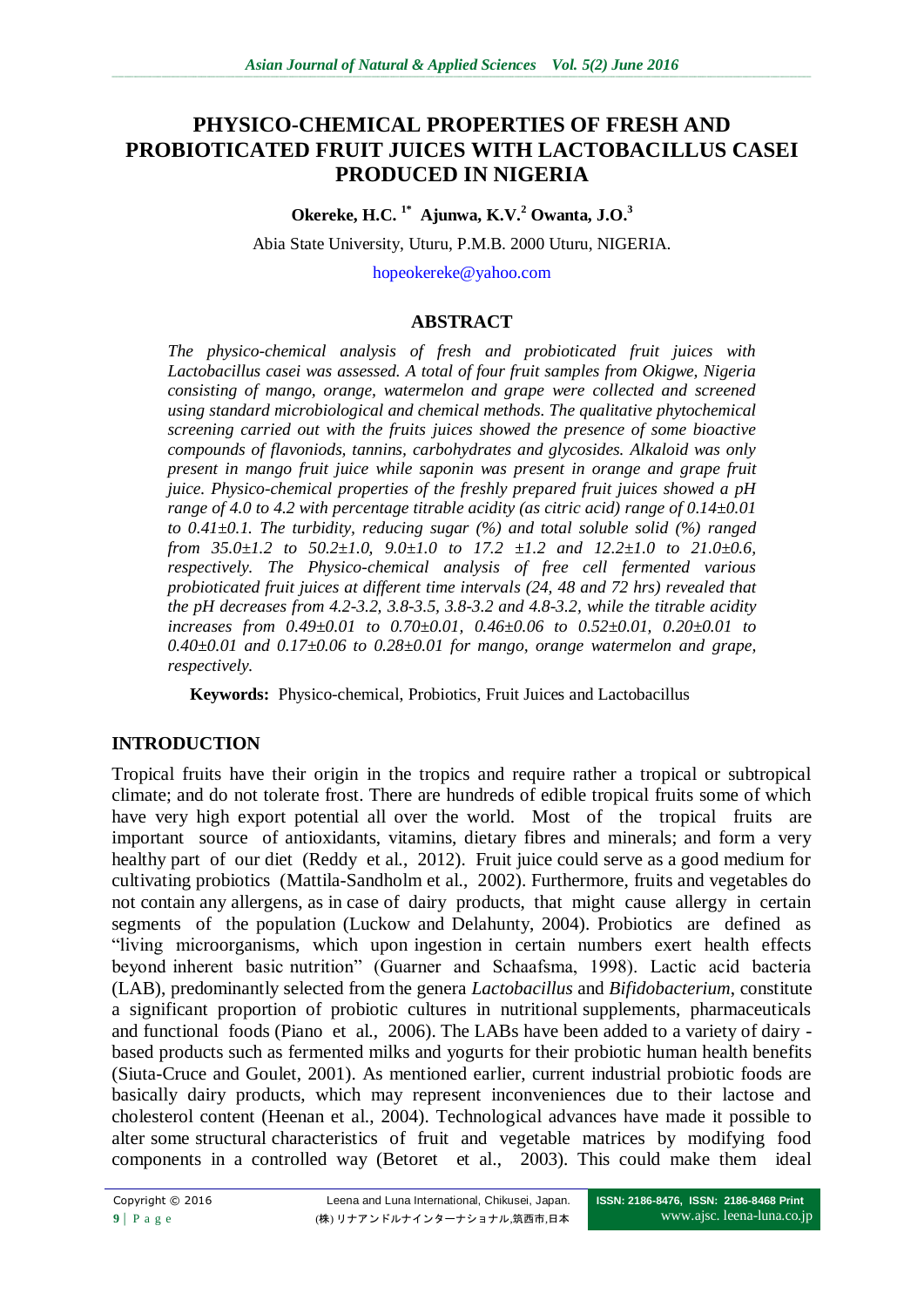substrates for the culture of probiotics, since they already contain beneficial nutrients such as minerals, vitamins, dietary fibers and antioxidants. There is a genuine interest in the development of fruit juice based functional beverages with probiotics, because they have taste profiles that are appealing to all age groups and also they are perceived as healthy and refreshing foods (Tuorila and Cardello, 2002; Sheehan et al., 2007). In recent years, consumer demand for nondairy-based probiotic products has increased. Generally both fresh fruits and their juices are included in our regular diet as they give health benefits to all age groups. Juices from these sources are deemed to be advantageous because of their low allergenicity, perceived health benefits and appeal to a wide segment of the population (Sheehan et al., 2007). It is envisaged to probioticate the fruit juices for certain greater benefits.

# **MATERIALS AND METHODS**

### **Source of Samples**

Lactic acid bacterium was isolated from milk in  $10^{-4}$  and  $10^{-5}$  dilution with the selective media deMann, Rogosa and Sharpe (MRS medium, Merck). The strain isolation was based on the colony appearance, at initial stages. The isolated strain was compared with that of the Standard Culture, obtained from Microbial Type Culture Collection and GeneBank, of FIIRO, Nigeria. Bacteria were proliferated for 24 hours and further subculturing was carried out after increasing the volume of the medium for the next 48 hours anaerobically at 37°C (Ayad et al., 2004).

Mango, orange, watermelon and grape fruits were purchased from Okigwe market, Imo State. After collection, the fruits were allowed to ripen for a period of 5 -7 days. After that, the fruits were washed with tap water followed by sterile water. Then, fruits were peeled with the help of sharp knife and cut into small pieces and then pulped with the help of laboratory blender and added with 0.1g/L of potassium metabisulphite as a preservative and kept in a refrigerator at 0°C until further use.

Extraction of fruit juices by enzyme treatment: The fruit pulp samples obtained from various fruits were treated with 0.1% (w  $\Diamond$ ) of commercial pectinase enzyme and incubated at 40°C for 2 h. The activity of enzyme reaction was stopped by heating at 80ºC for 5 min. The juice was extracted by passing through a cheese cloth (Kumar et al., 2009). The juice samples obtained in this manner were then subjected to analysis of phytochemicals, reducing sugars, total acidity, pH, turbidity and soluble solid contents and stored at 4ºC prior to probiotication using *L. casei*.

## **Phyto-chemical Analysis**

The analysis were carried out by using the standard methods as described by Harborne (1992) and Ekeleme et al. (2013). Probiotication of various fruit juices. Probiotication experiments were conducted in 150 ml conical flasks each containing 100 ml of various pasteurized fruit juices which were inoculated with a culture of *L. casei* in MRS broth (10<sup>5</sup>CFU/ml) for free fermentation. The flasks were incubated at 37 $\degree$ C for 72 h. Also, the immobilized cell culture was inoculated in the same set of substrates for immobilized cell fermentation. 100 ml juice(s) were mixed with immobilized cells following removal of the MRS broth by decantation. Inoculated juice was incubated at 37ºC for 72 h. Bacterial counts were immediately taken following the separation of immobilized cells in the fermented products on a Probiotication of various fruit juices Probiotication experiments were conducted in 150 ml conical flasks each containing 100 ml of various pasteurized fruit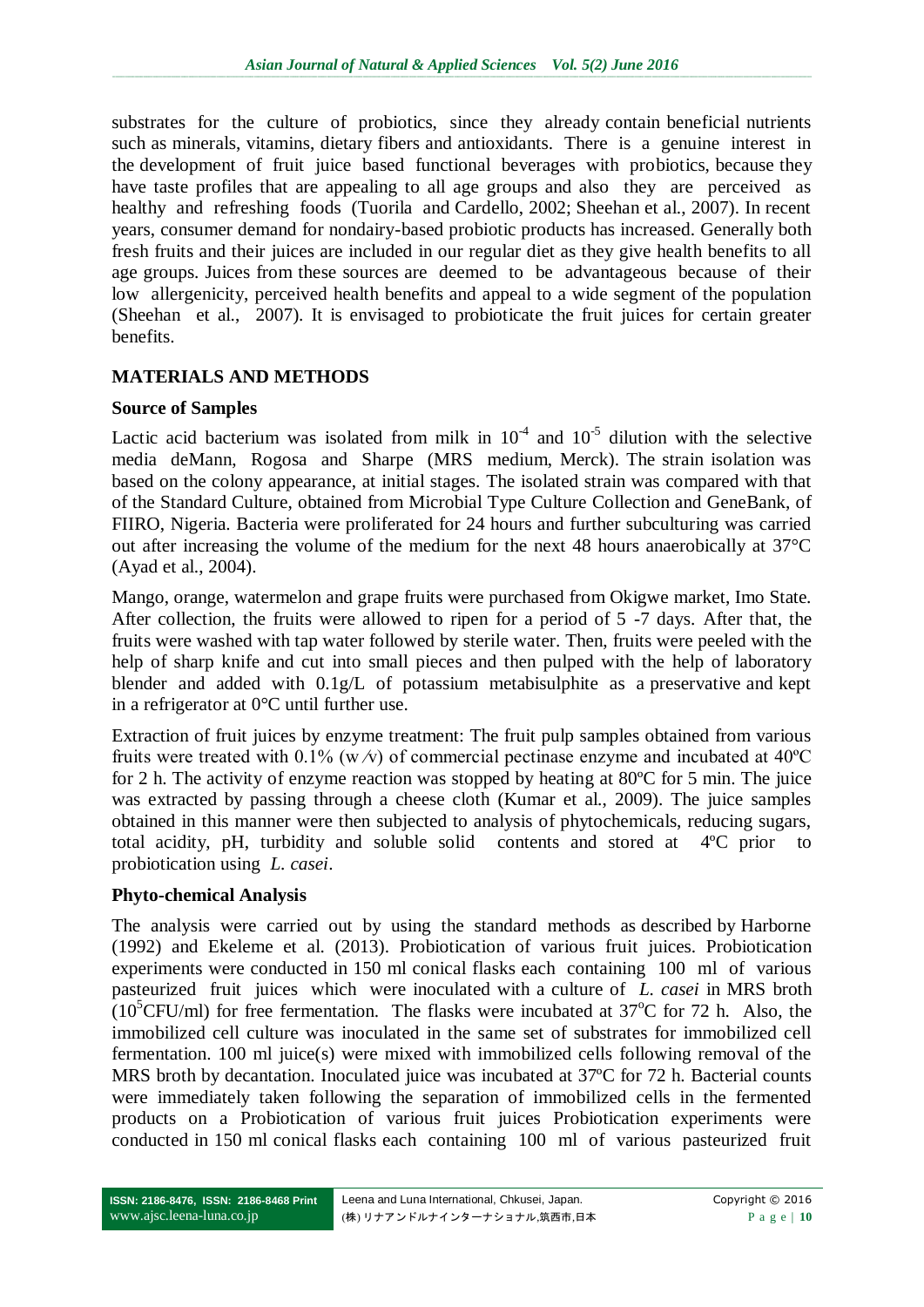juices which were inoculated with a culture of *L. casei* in MRS broth  $(10^5$ CFU/ml) for free fermentation. The flasks were incubated at  $37^{\circ}$ C for 72h. Also, the immobilized cell culture was inoculated in the same set of substrates for immobilized cell fermentation. 100 ml juice(s) were mixed with immobilized cells following removal of the MRS broth by decantation. Inoculated juice was incubated at 37ºC for 72 h. Bacterial counts were immediately taken following the separation of immobilized cells in the fermented products on a transmittance and absorbance (turbidity) of the fruit substrates were measured using spectrophotometer (Model using UV U-2900/2910, Hitachi High tech, Japan) at 540nm Total acidity in juices was determined by titrating with 0.1N NaOH previously standardized using standard oxalic acid and the values were expressed as tartaric acid equivalents. Total soluble solids (TSS) were determined using a hand refractometer (Erma, Japan) interms of °Bx (°Brix) (Varakumar et al., 2011). Reducing sugars were determined using a glucoseoxidase spectrophotometric method (EI, England).

### **Statistical Evaluation**

All experiments were carried out in triplicate, and each sample was analyzed in duplicate. The results are expressed as mean  $\pm$  S.D (standard deviation). The SPSS statistical computer package was used to analyze the experimental data, charts and tables were also used to represent data.

# **RESULTS**

The qualitative phytochemical screening carried out with mango, orange, watermelon and grape fruit juices showed the presence of some bioactive compounds of flavoniods, fannins, carbohydrates and glycosides. Alkaloids was only present in mango fruit juice while saponins was present in orange and grape fruit juice (Table 1).

Physico-chemical properties of the freshly prepared fruit juices is shown in Table 2. The juices yielded 400 to 550 mg/kg. The pH were 4.2, 4.0,4.0 and 4.2 for mango, orange, watermelon and grape, respectively, with percentage titrable acidity (as citric acid) range of 0.1 $\pm$ 0.01 to 0.4 $\pm$ 0.1. The turbidity ranging from 35.0 $\pm$ 1.2 to 50 $\pm$ 1.0. The reducing sugar (%) and total soluble solid (%) ranged from  $9.0 \pm 1.0$  to  $17.2 \pm 1.3$  and  $12.2 \pm 1.0$  to  $21.0 \pm 0.8$ , respectively.

| Components    | Mango                    | Orange | Watermelon               | Grape  |
|---------------|--------------------------|--------|--------------------------|--------|
| Carbohydrates | $+$                      | $+$    | $+$                      | $^{+}$ |
| Flavoniods    | $+++$                    | $++$   | $+$                      | $+$    |
| Tannins       | $+$                      | $++$   | $+$                      | $++$   |
| Glycosides    | $+$                      | $+$    | $^{+}$                   | $+$    |
| Alkaloids     | $+$                      |        | $\overline{\phantom{0}}$ | -      |
| Saponins      | $\overline{\phantom{a}}$ | $^{+}$ | -                        | $^{+}$ |

 $+++$  = appreciable amount,  $++$  = moderate amount,  $+$  = minute amount,  $-$  = not detected

The Physico-chemical analysis of free cell fermented various probioticated fruit juices at different time intervals (24, 48 and 72 hrs) revealed that the parameters analyzed decreases in values as the time increases except for the titrable acidity (%) which increased progressively.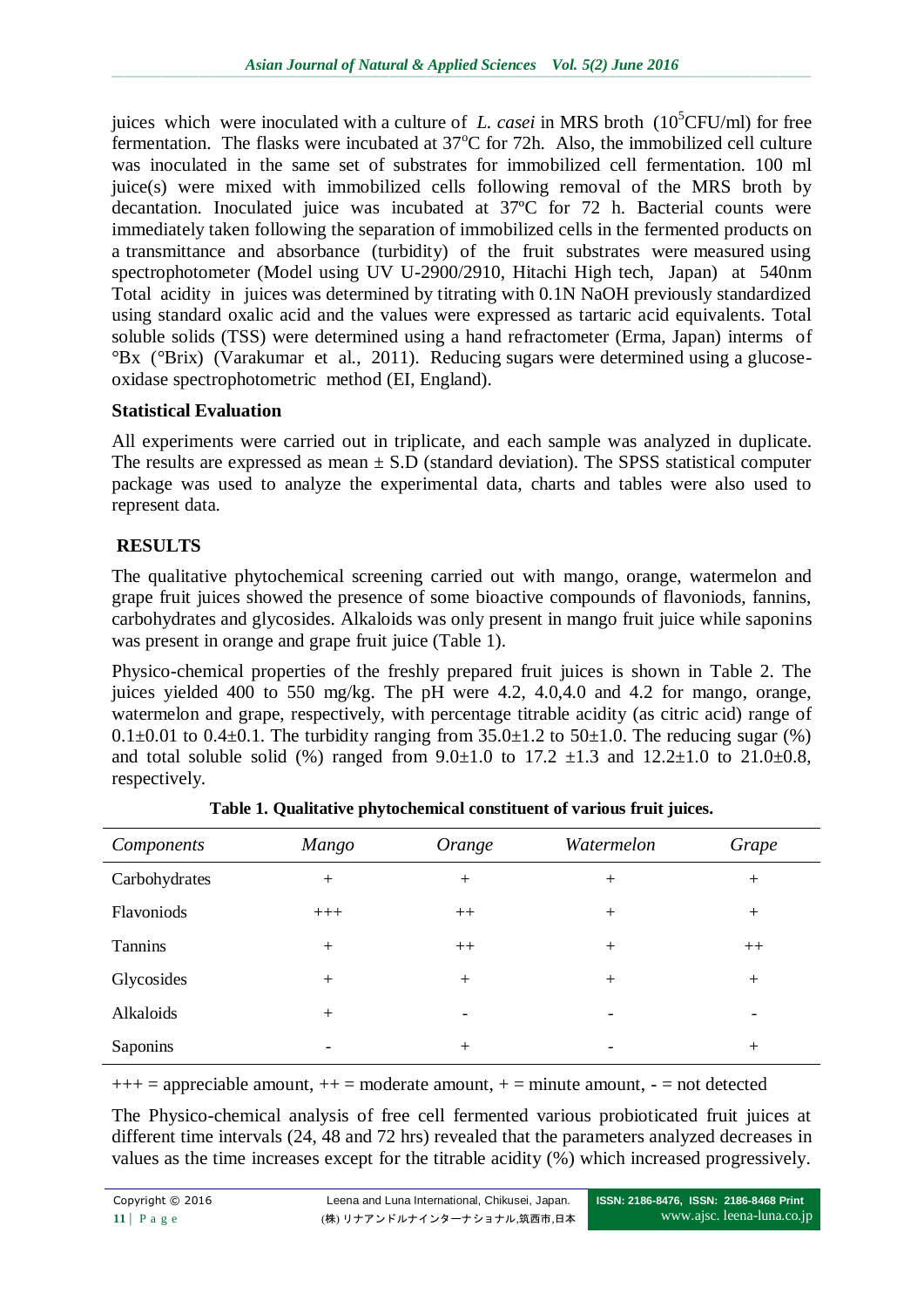However, the reducing sugars were decreased due to utilization of the same for the growth of the bacteria. The pH decreases from 4.2-3.2, 3.8-3.5, 3.8-3.2 and 4.8-3.2, while the titrable acidity increases from  $0.49\pm0.01$ - $0.70\pm0.01$ ,  $0.46\pm0.06$ - $0.52\pm0.01$ ,  $0.20\pm0.01$ - $0.40\pm0.01$  and 0.17±0.06-0.28±0.01for mango, orange watermelon and grape, respectively (Table 3).

| Name of<br>the fruit | Juice yield<br>(mg/kg) | pH  | Turbidity    | Titrable acidity<br>(% ) | Reducing<br>Sugar $(\%)$ | Total soluble<br>solids<br>(Brix %) |
|----------------------|------------------------|-----|--------------|--------------------------|--------------------------|-------------------------------------|
| Mango                | 400                    | 4.2 | $35.0 + 1.2$ | $0.4 \pm 0.1$            | $17.2 \pm 1.3$           | $21.0 \pm 0.8$                      |
| Orange               | 500                    | 4.0 | $50.0+0.5$   | $0.2 + 0.1$              | $16.0 \pm 1.0$           | $17.4 \pm 0.9$                      |
| Watermelon           | 550                    | 4.0 | $36.5 + 1.0$ | $0.1 \pm 0.01$           | $10.2 + 1.2$             | $12.2 \pm 1.0$                      |
| Grape                | 500                    | 4.4 | $50.0 + 1.0$ | $0.1 \pm 0.01$           | $9.0 \pm 1.0$            | $15.4 \pm 1.0$                      |

#### **Table 2. Physico-chemical properties of freshly prepared fruit juices**

#### **Table 3. Physico-chemical analysis of free cell fermented various probioticated fruit juices at different time intervals**

| Name of the<br>fruit juice | <b>Time</b><br>intervals (h) | pH  | Turbidity      | Titrable<br>$\alpha$ <i>cidity</i> $(\%)$ | Reducing<br>Sugar $(\% )$ | Total<br>soluble<br>solids<br>$(Brix \%)$ |
|----------------------------|------------------------------|-----|----------------|-------------------------------------------|---------------------------|-------------------------------------------|
| Mango                      | 24                           | 4.0 | $32.2 \pm 0.1$ | $0.49 \pm 0.01$                           | $10.7 \pm 0.58$           | $20.0 \pm 1.1$                            |
|                            | 48                           | 3.6 | $30.0 + 0.1$   | $0.66 \pm 0.07$                           | $5.3 \pm 0.10$            | $18.0 \pm 1.0$                            |
|                            | 72                           | 3.2 | $28.1 \pm 0.1$ | $0.70 \pm 0.01$                           | $3.1 \pm 0.11$            | $11.0 \pm 1.0$                            |
| Orange                     | 24                           | 3.8 | $40.1 \pm 1.2$ | $0.46 \pm 0.06$                           | $13.1 \pm 0.60$           | $17.0 \pm 1.3$                            |
|                            | 48                           | 3.7 | $35.2 \pm 1.1$ | $0.48 \pm 0.01$                           | $10.3 \pm 0.75$           | $15.1 \pm 1.0$                            |
|                            | 72                           | 3.5 | $30.0 \pm 1.0$ | $0.52 \pm 0.01$                           | $5.5 \pm 0.81$            | $13.0 \pm 1.2$                            |
| <i>Watermelon</i>          | 24                           | 3.8 | $33.5 \pm 1.0$ | $0.20 \pm 0.01$                           | $5.4 \pm 0.71$            | $10.0 \pm 1.0$                            |
|                            | 48                           | 3.6 | $30.0 \pm 1.0$ | $0.30 \pm 0.02$                           | $4.1 \pm 0.05$            | $8.3 \pm 1.5$                             |
|                            | 72                           | 3.2 | $28.2 \pm 1.1$ | $0.40 \pm 0.01$                           | $3.1 \pm 0.06$            | $6.0 \pm 1.0$                             |
| Grape                      | 24                           | 4.2 | $45.0 \pm 1.2$ | $0.17 \pm 0.06$                           | $8.1 \pm 1.0$             | $14.0 \pm 1.3$                            |
|                            | 48                           | 4.0 | $43.1 \pm 1.0$ | $0.22 \pm 0.01$                           | $7.0 \pm 0.73$            | $12.0 \pm 1.0$                            |
|                            | 72                           | 3.8 | $40.0 \pm 1.0$ | $0.28 \pm 0.01$                           | $5.5 \pm 0.85$            | $10.0 \pm 1.2$                            |

#### **DISCUSSIONS AND CONCLUSION**

The qualitative phytochemical constituent of the various fruit juices showed the presence of bioactive compounds in the fruit. A moderate amount of tannins was obtained from the orange and grape fruit juice, while mango and watermelon showed the presence of minute amount. Alkaloids was only obtained in minute amount from the mango fruit juice, but was not detected in the order fruit juices, the main reason that can be adduced from this is the mode of extraction. The presence of tannins suggests the ability of these fruits to play a role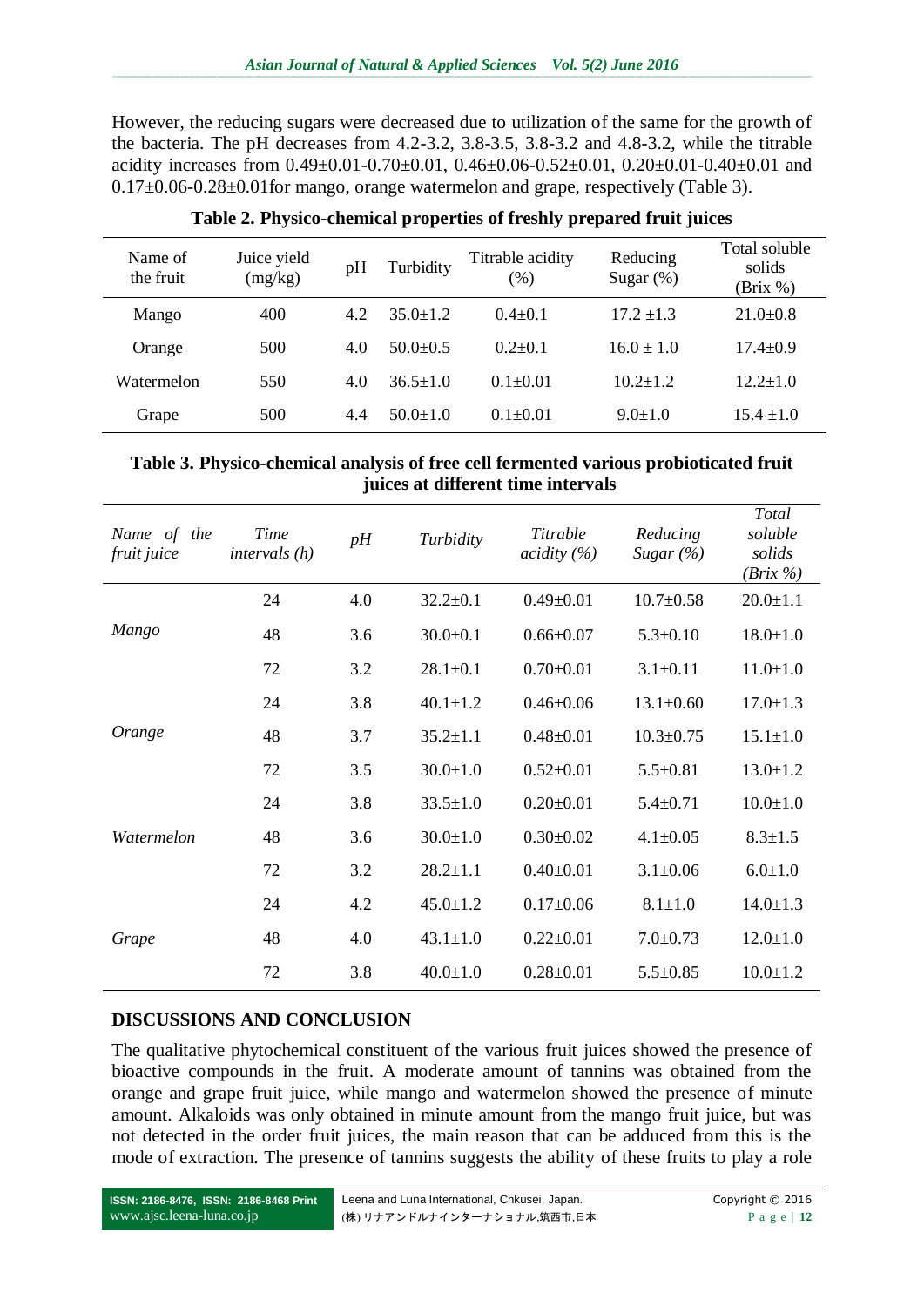as anti-diarrhoea and anti-haemorrhagic agents, the presence of alkaloids has been implicated in its detoxifying and antihypertensive properties as a result of its stimulatory effects (Dave and Shah, 1997).

Saponins though positive for orange and grape, but less frosting and was not intense in the fruit juices (minute amount) than the mango and watermelon juice (not detected), this compound has been shown to have immense significance as anti-hypercholesterol, hypotensive and cardiac depressant properties. Flavonoids was positive for the fruit juices, on this premise it will be advisable to extract the fruit juices with better methods in an attempt to exploit its antioxidant and antitumor properties (Olah *et al.,* 2002. FAO/WHO, 2001).

Glycosides showed positive results (minute amount) for all the fruit juice extracts with no clear intensity in the extracts. The glycosides have been used for centuries as stimulants in cases of cardiac failure (Olah *et al.,* 2002). This perhaps justifies the already locally established function of the fruits in the treatment and management of hypertension (Kumar et al., 2012).

The physico-chemical properties of the fruit juices were measured before and after probiotication. The acidity of the substrates increased during probiotication. Physicochemical properties of the freshly prepared fruit juices were of the following values, the juices yielded 400 to 550 mg/kg. The pH were 4.2, 4.0,4.0 and 4.2 for mango, orange, watermelon and grape, respectively, with percentage titrable acidity (as citric acid) range of 0.1 $\pm$ 0.01 to 0.4 $\pm$ 0.1. The turbidity ranging from 35.0 $\pm$ 1.2 to 50 $\pm$ 1.0. The reducing sugar (%) and total soluble solid (%) ranged from  $9.0 \pm 1.0$  to  $17.2 \pm 1.3$  and  $12.2 \pm 1.0$  to  $21.0 \pm 0.8$ , respectively. This result is in accordance the work done by Kumar *et al*. (2009) on physicochemical analysis of fresh fruit juices.

The Physico-chemical analysis of free cell fermented various probioticated fruit juices at different time intervals (24, 48 and 72 hrs) revealed that the parameters analysed decreases in values as the time increases except for the titrable acidity (%) which increased progressively. However, the reducing sugars were decreased due to utilization of the same for the growth of the bacteria. The pH decreases from 4.2-3.2, 3.8-3.5, 3.8-3.2 and 4.8-3.2, while the titrable acidity increases from  $0.49\pm0.01$ - $0.70\pm0.01$ ,  $0.46\pm0.06$ - $0.52\pm0.01$ ,  $0.20\pm0.01$ - $0.40\pm0.01$  and  $0.17\pm0.06$ -0.28 $\pm0.01$  for mango, orange watermelon and grape, respectively.

A rapid decrease in pH in the beginning of fermentation is of great importance for the quality of the end product (Viander *et al*., 2003). The rapid increase in acidity minimizes the influence of spoilage bacteria. In the slowly acidified medium, lactic acid fermentation can be suppressed by butyric bacteria activity (Karovicová and Kohajdová, 2003).

The changes in pH and acidity during fruit juices fermentation by *L. casei*, although the fruit juices had an initial pH values of 4.0, 3.8,3.8 and 4.2 for mango, orange, watermelon and grape, respectively. The lactic acid culture (*L. casei*) actively fermented the fruit juices and lowered the pH to as low as 3.2, 3.5, 3.2 and 3.8 for mango, orange, watermelon and grape, respectively after 72 h fermentation. Especially, mango fruit juice showed a more rapid drop in pH than the other three fruit juice cultures examined. As shown in the result, mango fruit juice produced significantly more acid during the juice fermentation than the other three juices examined. However, this result agrees with the of Mohan *et al*. (2013), who studied the probiotication of tomato juice by lactic acid bacteria and found out that the lactic acid cultures reduced the pH to 4.1 or below and increased the acidity to 0.65% or higher, and the viable cell counts (CFU) reached nearly 1.0 to 9.0×109/ml after 72 h fermentation.

The lactic acid cultures rapidly fermented the juices and reduced the level of sugar. The sugar present in the mango, orange and grape juices were consumed at a much faster rate than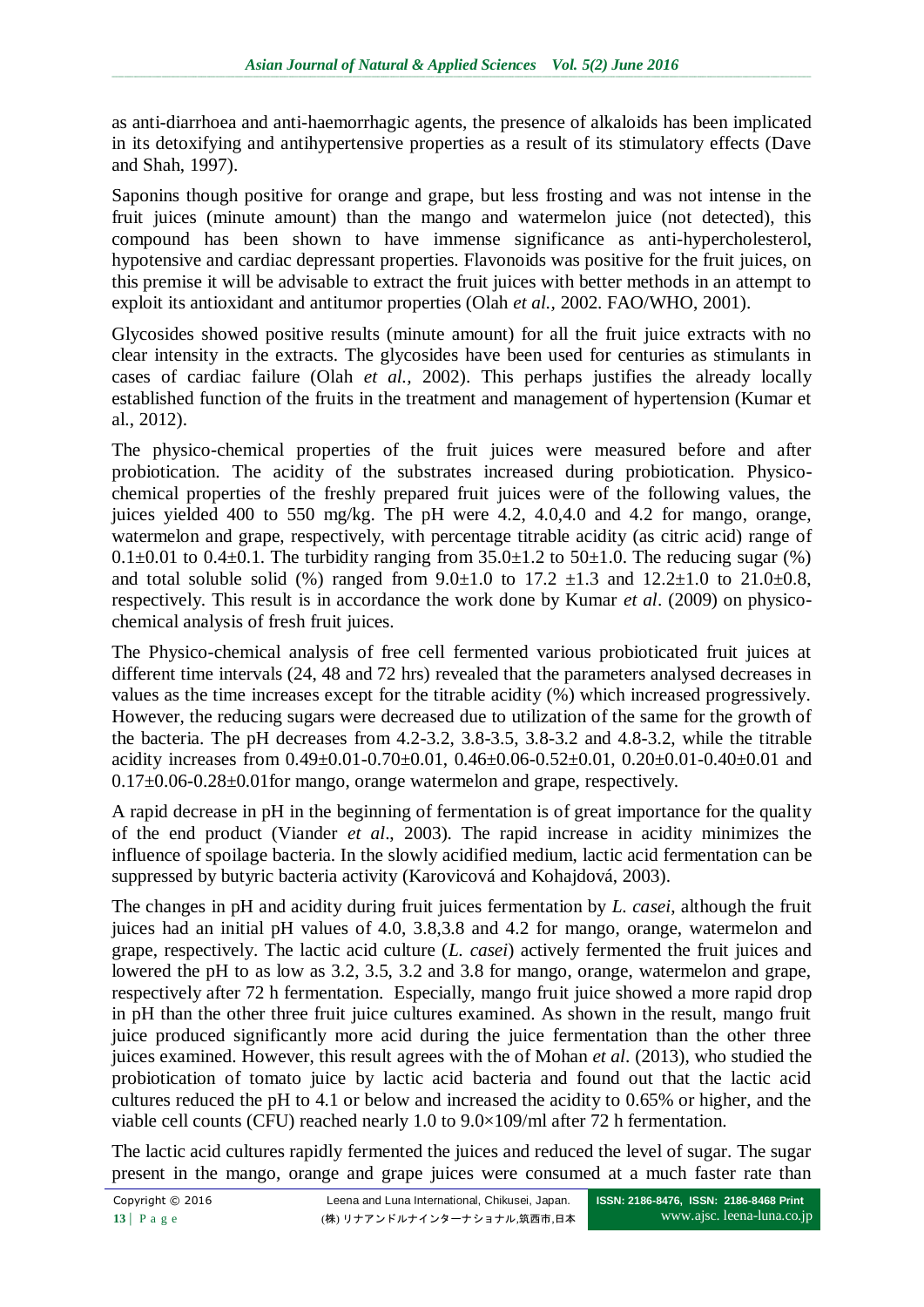watermelon by *L. casei*. For example*, L. casei* reduced the sugar level of the mango juice from an initial value of  $17.2 \pm 1.3$  % to  $10.7 \pm 0.58$ ,  $5.3 \pm 0.10$ , and  $3.1 \pm 0.11$ % after 24, 48, and 72 h fermentation, respectively.

### **REFERENCES**

- [1]. Ayad, E. H. E., Nashat, S., El-sadek, N., Metwaly, H., & Elsoda, M. (2004). Selection of wild lactic acid bacteria isolated from traditional Egyptian dairy product according technological criteria to production. *Food microbiology, 21*:715-725.
- [2]. Betoret, N., Puente, L. , Diaz, M. J., Pagan, M. J., Garcia, M. J., & Gras, M. L. (2003). Development of probiotic enriched dried fruits by vacuum impregnation .*J. Food Eng., 56*: 273–277.
- [3]. Chalova, V. I., Lingbeck, J. M., Kwon, Y. M., & Ricke, S. C. (2008). Extracellular antimutagenic activities of selected probiotic *Bifidobacterium* and *Lactobacillus* spp. as a function of growth phase. *J Environ Sci. Health B., 43*(2): 193-8.
- [4]. Dave, R. I., & Shah, N. P. (1997). Viability of yogurt and probiotic bacteria in yogurt made from commercial starter culture. *Int. Dairy J.,7*: 31-4..
- [5]. Ekeleme, U. G., Nwachukwu, N. C., Ogodo, A. C., Nnadi, C. J., & Onuabuchi, I. A. (2013).Phytochemical Screening and Antibacterial Activity of *Cnidoscolusaconitifolius* and Associated Changes in Liver Enzymes in Wistar Rats.*Australian Journal of Basic and Applied Sciences, 7*(12): 156-162.
- [6]. FAO/WHO (2001).Health and Nutritional Properties of Probiotics in Food including Powder Milk with Live Lactic Acid Bacteria.Report of a Joint FAO/WHO Expert Consultation on Evaluation of Health and Nutritional Properties of Probiotics in Food Including Powder Milk with Live Lactic Acid Bacteria.
- [7]. Guarner, F., & Schaafsma, G. J. (1998).Probiotics.*Int. J. of Food Microbiology, 39* : 237–238.
- [8]. Harborne J. B. (1992). Phytochemical methods.Chapman and Hall publications, London.7–8.
- [9]. Harish, K., & Varghese, T. (2006). Probiotics in humans evidence based review. *Calicut Medical Journal., 4*(4): 3-5.
- [10]. Heenan. C., Adams, M. C., Hosken, R. W., & Fleet, G. H. (2004).Survival and sensory acceptability of probiotic microorganisms in a nonfermented frozen vegetarian dessert.*Lebensm.Wiss. U. Technol., 37* : 461–466.
- [11]. Karovicová, J., & Kohajdová, Z. (2003). Lactic acid fermented vegetable juices. *Horticultural Science, 30*:152-158.
- [12]. Kearney, L., Upton, M., & McLoughlin, A. (1990).Meat fermentations with immobilized lactic acid bacteria.*Applied Microbiology Biotechnology, 33(*6): 648-651
- [13]. Kim, H. J., Camilleri, M., McKinzie, S., Lempke, M. B., Burton, D. D., Thomforde, G. M., & Zinsmeister, A. R. A. (2003).Randomized controlled trial of a probiotic on gut transit and symptoms in diarrhoea- predominant irritable bowel syndrome.*Aliment Pharmacol. Ther.,17* :895–904
- [14]. Kumar, Y. S., Prakasam, R. S., & Reddy, O. V. S. (2009). Optimisation of fermentation conditions for mango (*Mangiferaindica* L.) wine production by